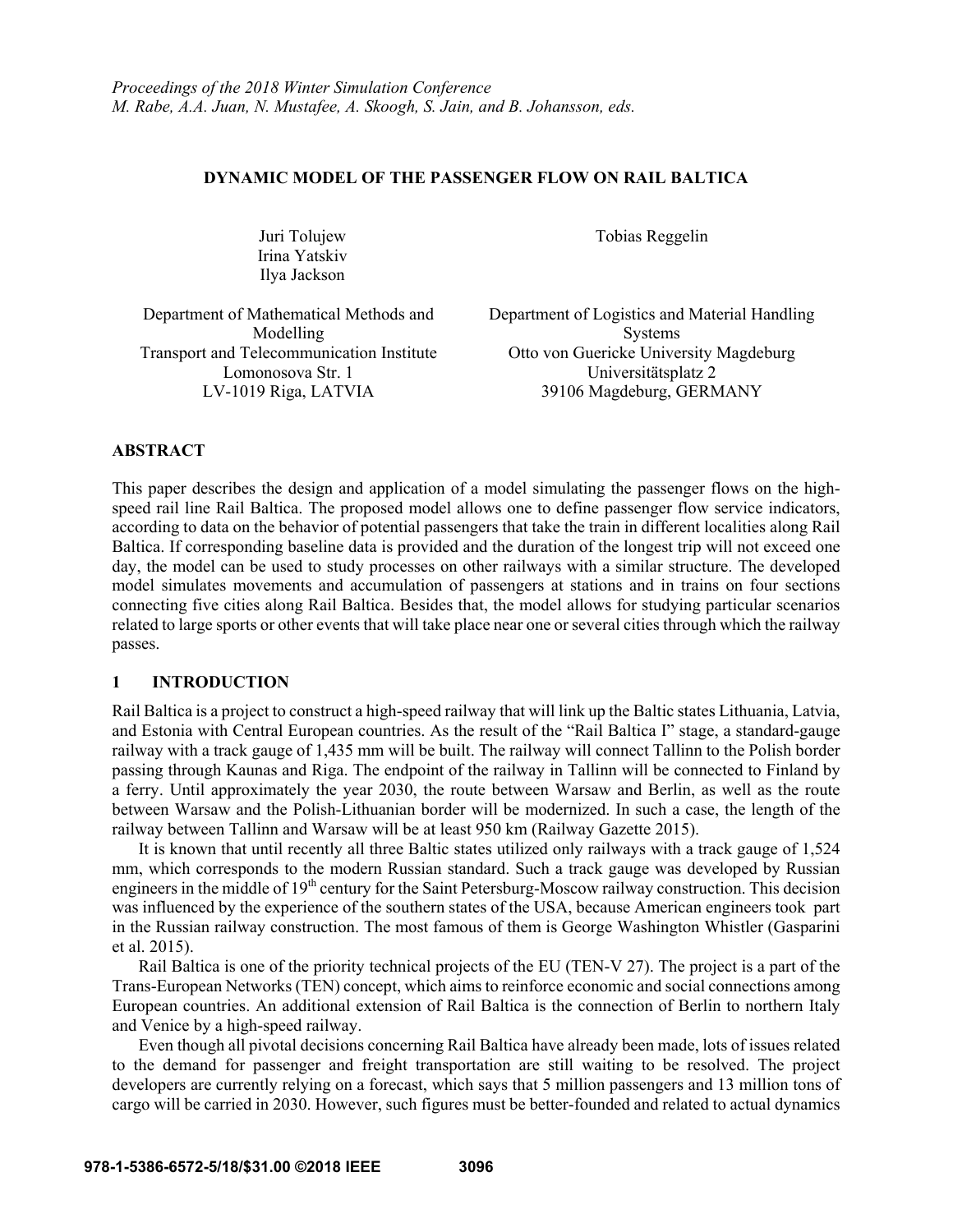during the year. This paper describes a model to calculate dozens of logistical and financial indicators taking into account the forecast data. The mentioned data reports on the behavior of the various groups of potential passengers that start their trips in the specific cities connected by the railway. Since the model utilizes the time counting method with the constant step "delta t" and dynamical group behavior is displayed instead of the individual behavior, the simulation paradigm is close to System Dynamics. The proposed model is universal in the sense that it may be applied with different numerical data to analyze the dynamics of any railway passing through several cities.

# **2 RELATED WORK**

In the field of railway transport simulation modeling is usually applied in order to assess the route capacity and optimize train schedules. Models of this type are commonly microscopic, because they display a traffic of particular objects (locomotives or entire trains) on a particular railway section. Software implementation of these models utilizes the discrete event simulation paradigm (Banks et al., 2014). Far less often, simulation modeling is used to solve problems of long-term railroad and adjoint infrastructure planning. These models belong to the macroscopic class and require the System Dynamics paradigm (Sterman 2000).

# **2.1 Discrete Event Simulation**

Simulation-driven methods allow one to assess the total delay time for all trains in the schedule. There are two modeling approaches: asynchronous and synchronous (Pachl 2014). The asynchronous modeling is particularly applicable for studying train schedules under boundary conditions. Such modeling can be used as intellectual support for scheduling software. Synchronized modeling, on the other hand, displays a specific railway operation with a high level of detail. This modeling approach is applicable for short-term processes' forecasting and, for example, to assist the dispatcher in selecting one of several possible options for skipping competing trains.

Several simulation methods are represented in commercial software products. These tools are supported with GUIs and also imitate railway traffic and processing operations based on the real objects of the railway infrastructure. Software packages for railway simulation are reviewed in the paper by Kontaxi and Ricci (2011).

For instance, in Germany the LUKS system is well-known. The system contains the module LUKS-S for medium-term analysis and planning of the processes on the railway sections and intersections by the simulation (Janecek and Weymann 2010; LUKS 2011). The simulation of timetabling provides information on whether a predefined operating schedule is viable, i.e., whether it allows a conflict-free timetable to be compiled that contains the envisaged train movements. Simulation provides the ability to deal with unforeseen disruptions in a timetable already compiled. Conflicts are detected and asynchronously resolved by means of mapping at operation control centers. Train movements, by contrast, are synchronously simulated so as to be able to map any unforeseen disruptions.

# **2.2 System Dynamics**

The System Dynamics models described by Forrester (Forrester 1972) belong to the class of continuous models with the constant time-step "delta t". Such models do not display the traffic of the physical objects (vehicles, cargos, passengers, etc.), but only calculate the number of these objects that must be located in a certain point in space at a certain time.

The study by Homer et al. (1999) describes the application of System Dynamics modeling for strategic planning of a large railway station operating in the USA. The cause-effect relationship between the modeled processes is described in graphic form. The comparison of mean delay time obtained from the model and factual delay time is given as an example. The model was approved by the top management of CSX *Transportation* and was used for budgeting. It was applied to analyze the influence of various demand scenarios and investment policies on the performance indicators.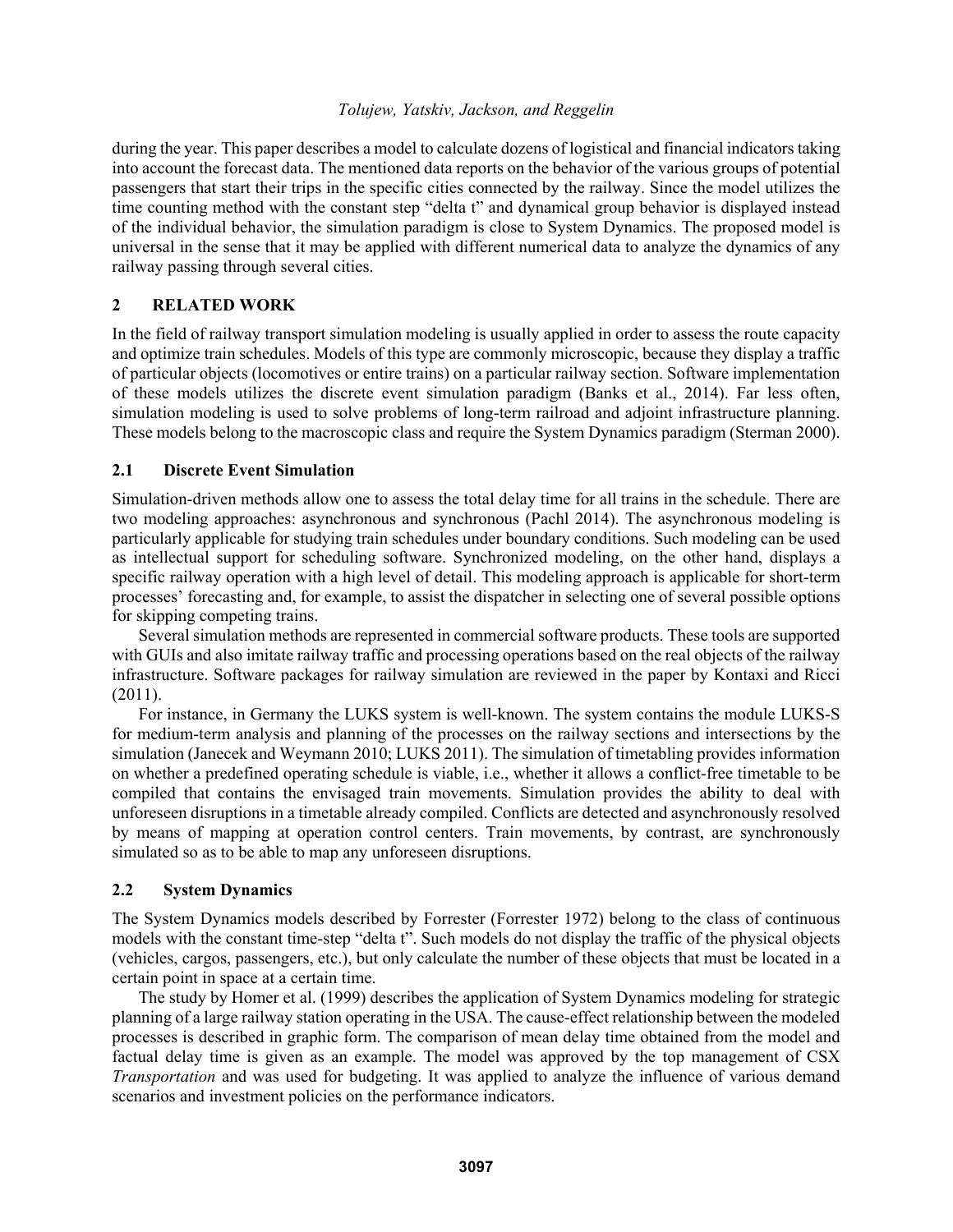Mannaerts et al. (2013) describe in details the model of the railway transport in the Netherlands. The model allows users to assess three of the most well-known indicators on which the travel performance ratio is based, such as price-performance ratio, subjective assessment of travel comfort and travel time reliability. At the same time, the model displays direct travel expenses and additional expenses related to the reliability, and the travel time is also calculated. The expenses are calculated for all stages of travel, for instance, the parking charge or the cost of a ride to the station and back are taken into account.

Chao et al. (2013) report on the evolution model of the urban transport in Shanghai. The model is designed according to the System Dynamics approach based on the observations from 2004 to 2009. The described system also includes railway transport. Right after a quantitative analysis of the passenger transportation structure, the model will be applied to analyze trends in urban transport development as part of the long-term strategic planning.

The paper by Li et al. (2013) parses the System Dynamics model that was applied to study passenger flow at the railway transit station Beijing Dongdan. The indicators of the station capacity are defined under various conditions. The decisions on service of the required station capacity and passenger flow safety are made based on the modeling results.

# **3 CONCEPTUAL MODEL**

The object of the modeling is the passenger flow that may be carried by trains along Rail Baltica. The unit of time in the model is a day, that is to say, the pivotal logical part of the model must provide a way to calculate the number of passengers that may take the train or leave it at all stations during a day. Since the demand for passenger transport basically depends on the week number, a year is chosen as the experiment run time, i.e., 365 days. The passenger flows are not attached to particular trains, on contrary, they are related to particular days during the year. Interpreting the modeling results, we make the final decision on a required number of trains with a known capacity. The passenger transportation processes may be modeled in both directions by Rail Baltica. Information on the passenger flows is an initial modeling result. As secondary result, the model must calculate the indicators related to financial flows, i.e., monetary transactions that refer to ticket selling under the assigned policy.

### **3.1 Passenger Flow Modeling**

The passenger flows between starting and ending stations Tallinn and Berlin are the core subject of the modeling. Riga, Kaunas and Warsaw are chosen as the intermediate stations. The model does not take into account the distance between stations, the speed of trains and the travel time, because all input parameters and output indicators are attached to the chosen unit of time – a day. Thereby, the model parses the passenger flows in two directions:

Tallinn – Riga – Kaunas – Warsaw – Berlin and Berlin – Warsaw – Kaunas – Riga – Tallinn.

It is assumed that there are the forecast data on the number of passengers, who wish to travel by the railway during a day. Trips of this passengers' groups are denoted by the term "there". It is also assumed that each passenger after a certain time will make a trip in the opposite direction, hereinafter "back". The passengers taking the train just "there" constitute the insignificant share. It is assumed that groups of passengers, who will travel "back" in 2, 4, 6, 8 or 15 days right after the trip "there". The days of stay determined in the model correspond to such types of trips as a trip for a weekend, a business trip, a tourist trip or a fortnight visit. It is not really necessary to have extremely accurate data on such a distribution of passengers by the time they stay at the destination, since all of them will return in not later than 15 days. Generally, the model may also take into account passengers, who will stay longer at the destination, if such passengers make up a significant share. Figure 1 shows the exemplary distribution of passengers taking the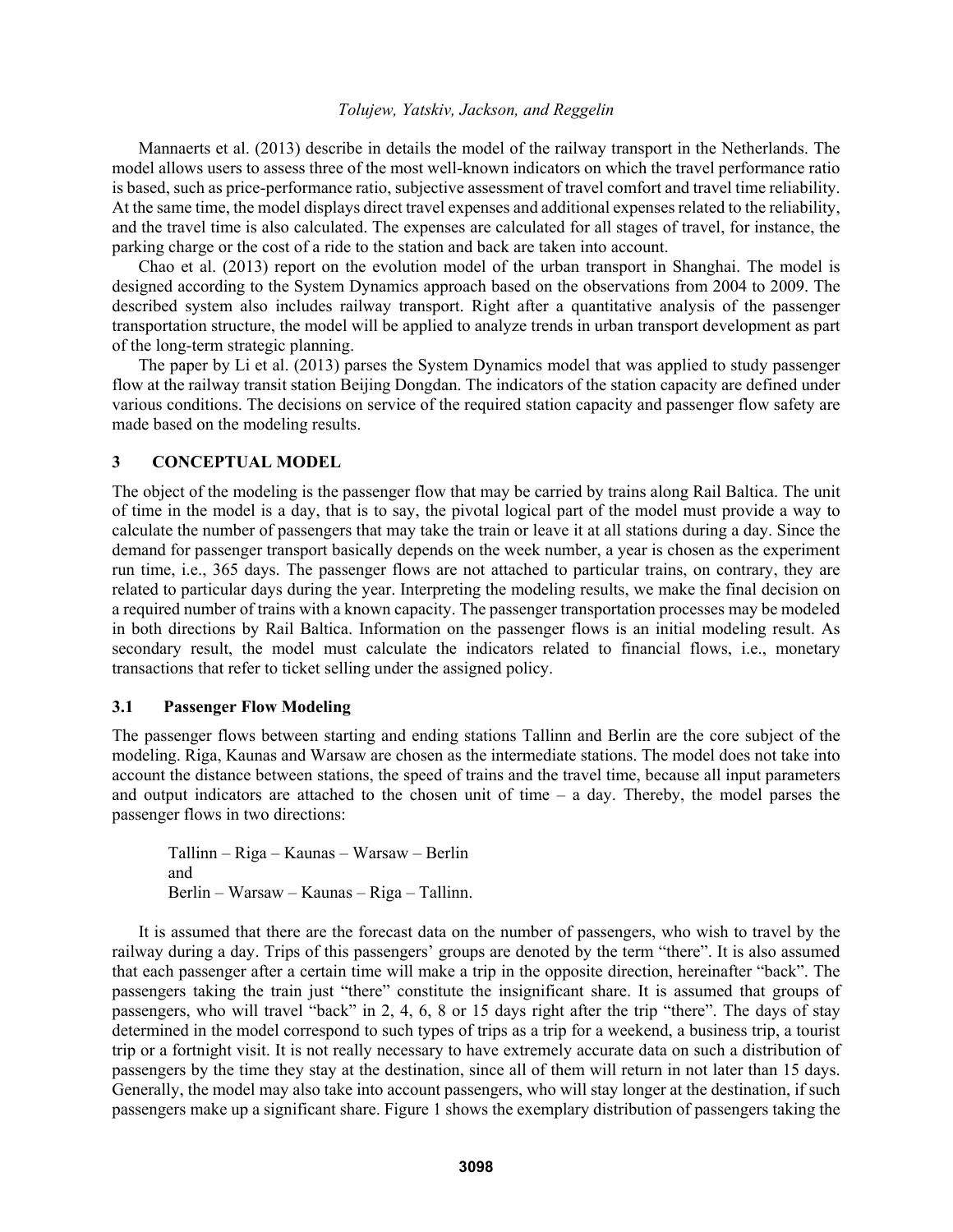train in Riga, according to the directions and the time of their stay at the destination. The flows of passengers starting their trips from the other four stations may be simulated by the same scheme.



Figure 1: The principle of the group formation and distribution (Riga station).

The average daily demand for transportation is set for all five starting stations of the route for all 365 days of the year. Data on the distribution of passengers by the directions and the time of stay are also declared as values of the corresponding probabilities for all five starting stations.

In the model there are five possible spans for buying a ticket in accordance with the day of the "there" trip:

- from 0 to 10 days,
- $\bullet$  from 11 to 20 days,
- $\bullet$  from 21 to 30 days,
- from 31 to 60 days,
- $\bullet$  from 61 to 90 days.

The percentage of the basic ticket price, as well as the proportion of passengers buying a ticket can be set for each of these spans.

# **3.2 The Structure of the Initial data and the Model Indicators**

The initial data of the model include the following:

- daily demand for transportation from each of the five starting points of the route for 365 days;
- distribution of passengers by the length of stay at the destination for each of the five starting stations;
- table with basic ticket prices for all directions of the trip;
- price table (in percentage) in relation to the basic price for five possible periods of ticket purchase time;
- table with shares of passengers by the time of ticket purchase.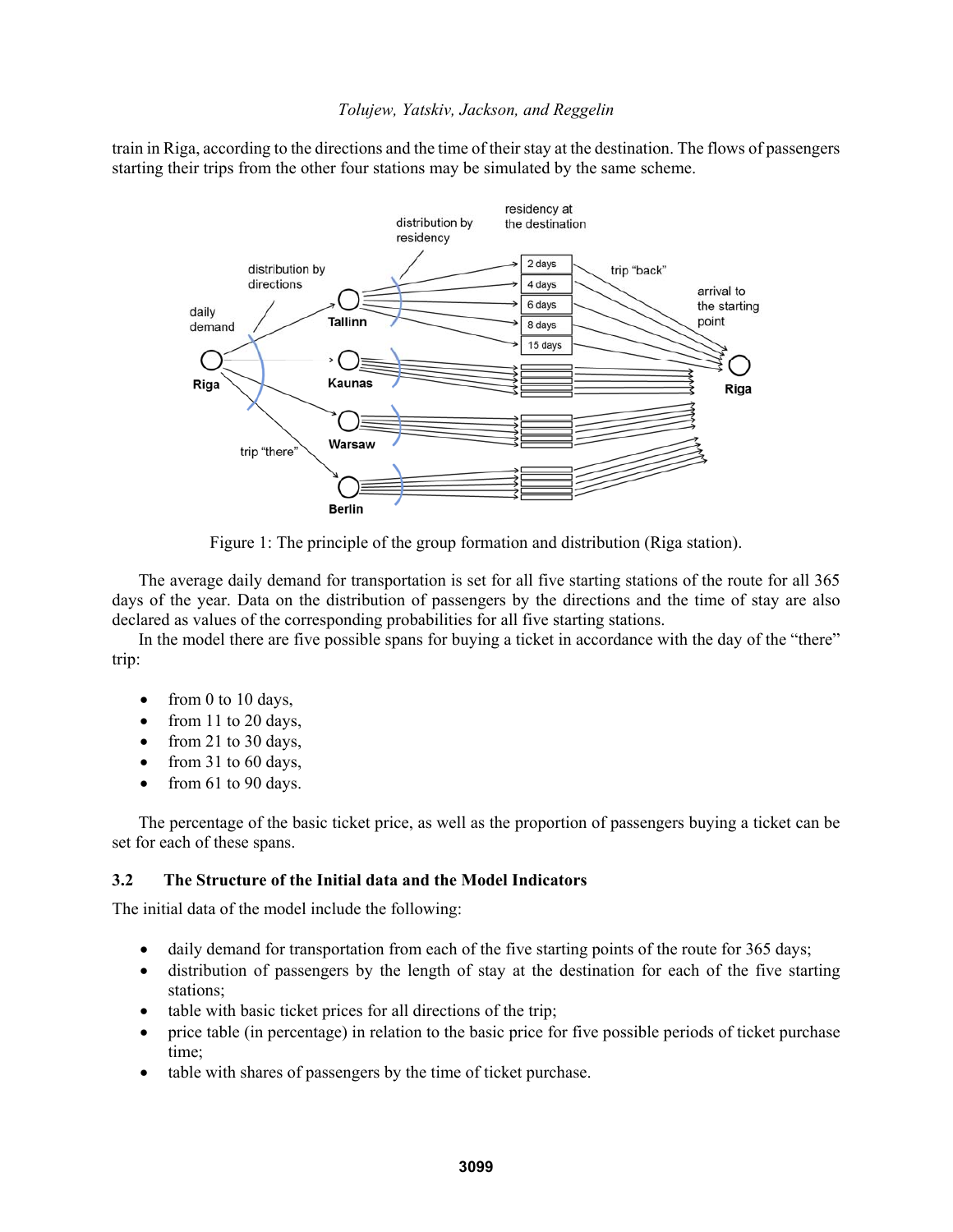The performance indicators of the model related to the passenger flows service are the following:

- the number of passengers who travel "there" on the current day from each of the five starting stations, taking into account four possible destinations (20 indicators for each day of the model's operating time);
- the number of passengers who travel "back" on the current day to each of the five starting stations, taking into account four possible destinations (20 indicators for each day of the model's operating time);
- the number of passengers who boarded a train on the current day in each of the five starting stations for both directions of the train traffic (8 indicators for each day of the model's operating time);
- the number of passengers who get off the train on the current day in each of the five starting stations for both directions of the train traffic (8 indicators for each day of the model's operating time);
- the number of passengers traveling by the train on each of the four route sections in the directions Tallinn-Berlin and Berlin-Tallinn (8 indicators for each day of the model's operating time).

Thus, 64 indicators related to the passenger flow service are calculated for each day of the model. The performance indicators of the model related to the income dynamics, i.e., monetary flows arising from the ticket selling at various time spans before the trip commencement, are the following:

- daily income;
- cumulative income for the year.

In order to obtain accurate annual revenue indicators from ticket sales, only those passengers who have started their trip in the considered year are taken into account. Since ticket sales can begin up to 90 days before the trip, an extended span of 90 + 365 days is considered to calculate and display revenue indicators.

### **4 SIMULATION MODEL**

Since a large size of both initial data and data with simulation results is the distinguishing feature of the model, it was decided to develop a special API based on MS Excel. Developing the simulation model, it was necessary to envisage the possibility of exchanging data with this API. Since the ExtendSim 7 software provides this capability (Krahl 2007), it was chosen for the software implementation of the model.

The structure of the simulation model completely corresponds to the structure of the conceptual model (Figure 1). Figure 2 represents one-fifth of the whole model. The formation and motion of the passenger flows that go to Tallinn are displayed in the model. Similar fragments were designed for modeling flows to Riga, Kaunas, Warsaw, and Berlin.

"Data Import Export" blocks are used in the model in order to provide the data exchange with Excel. We import three tables with initial data and export two tables with a modeling result. "Read" blocks are utilized to read data from three tables with initial data. "Write" blocks are needed to write down data in two tables with a modeling result. If the "Read" or the "Write" block is connected to the "Time" block, the corresponding operations are performed at each of the 365 steps during the simulation time.

The feasible way to verify the model is to compare the indicators passengers from Riga "there" and passengers from Riga "back". These indicators are calculated for 380 days of the simulation (Figure 3). The first 15 days refer to the initial simulation phase: the early-bird passengers departed from Riga begin to return, after that, the simulation turns into the normal phase. According to Figure 3, the charts are almost the same, which proves that nearly all passengers departed from Riga returned back no later than in 15 days. The first passengers begin their trips in day number 1. Since the shortest trip lasts 2 days, the first passengers in the "back" flow appear only in day number 3. Such a backlog (red line) of the "back" flow is observed throughout the year, which proves the error-free operation of the model.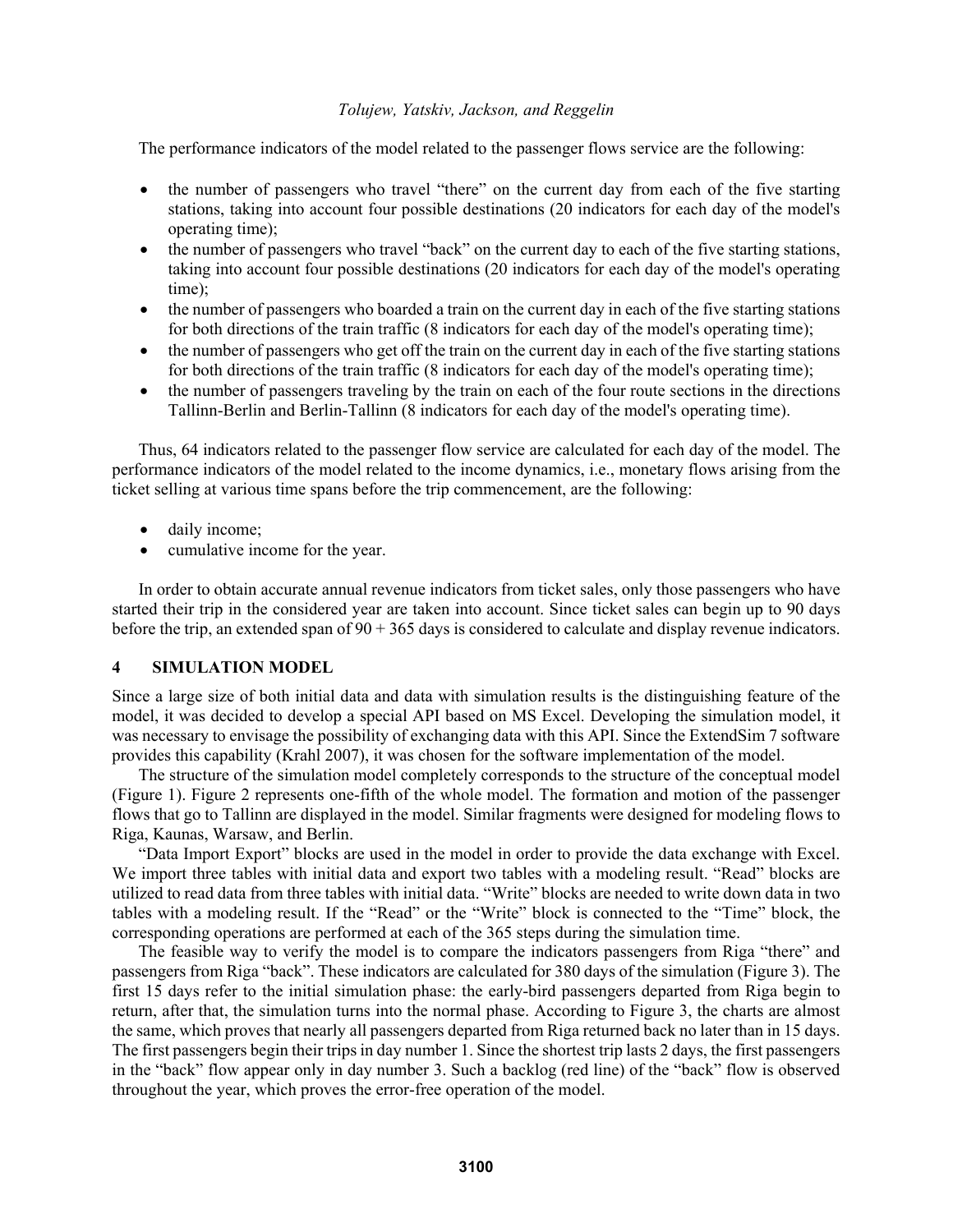

*Tolujew, Yatskiv, Jackson, and Reggelin* 

Figure 2: Fragment of the simulation model layout.



Figure 3: The model verification by the related indicators comparison.

# **5 EXPERIMENTS AND RESULTS**

This section describes two experiments with the model. In the first series we study only passenger flows based on demand forecast data, i.e., a number of passengers along the railway (at the stations and on the trains) during the year. The second series studies the influence of pricing strategy for tickets on the annual income.

The experiments described in this paper utilize the initial data based on the current flow of passengers that use other modes of transport to travel between cities through which the Rail Baltica will pass. Such data are very approximate and serve only to verify the performance of the model. The key positive property of the initial data is their completeness. This means that by conducting experiments with more accurate prediction data, users of the model will prepare the same Excel tables that were used in the experiments described below.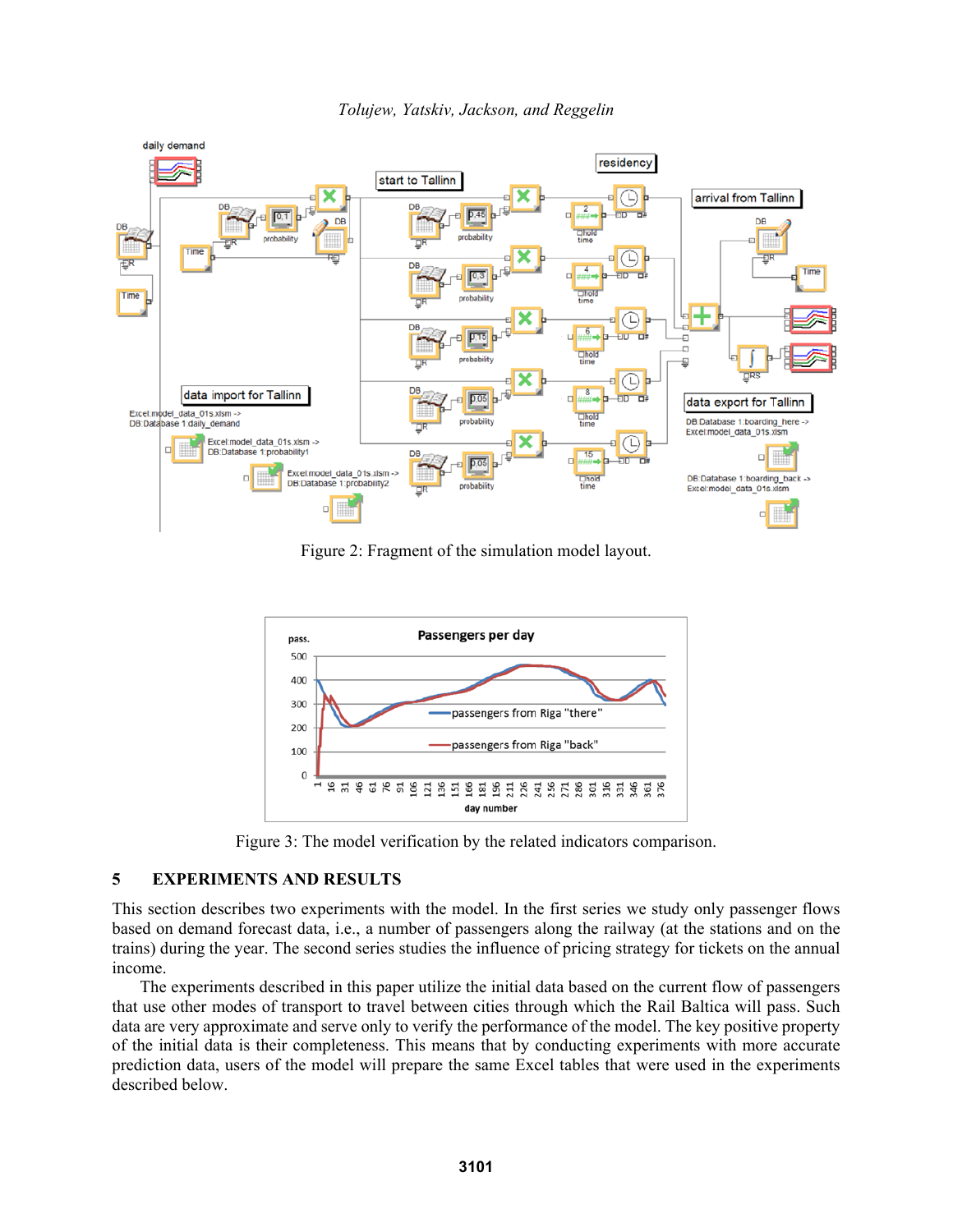# **5.1 Passenger Flows Modeling**

The total demand for transportation at each station is initially set in the form of a deterministic trend. After that, the deterministic trend is randomized in order to produce a factual demand (Figure 4a). Figure 4b demonstrates the probability distribution on the direction of travel for passengers starting their trip in Riga. For passenger flows at each initial station, we set the probability distribution of passengers by the length of their stay at the destination (Figures 1 and 2). However, these probability distributions are not functions of time.



Figure 4: Demand for trips from Riga.

Running the simulation with the mentioned initial data, we obtained the number of passengers traveling round-trip (Table 1). As the result, 586,325 passengers made their trips in 365 days. Taking into account that each passenger has to take the train twice, the number of the factually transported passengers is 1,172,650.

|              | to Tallinn | to Riga | to Kaunas | to Warsaw | to Berlin | Total  |
|--------------|------------|---------|-----------|-----------|-----------|--------|
| from Tallinn | 0          | 14594   | 4866      | 29167     | 48618     | 97245  |
| from Riga    | 15781      | 0       | 5024      | 30146     | 50245     | 101196 |
| from Kaunas  | 4163       | 7123    | 0         | 21388     | 35632     | 68306  |
| from Warsaw  | 67987      | 40445   | 7785      | $\theta$  | 46665     | 162882 |
| from Berlin  | 24471      | 77775   | 7785      | 46665     | $\theta$  | 156696 |
| Total        | 112402     | 139937  | 25460     | 127366    | 181160    | 586325 |

Table 1: The number of passengers traveling round-trip.

Figure 5 contains detailed data on the passengers' position in the space along the Tallinn-Berlin direction. The maximum values of the indicators are of a particular interest, since the corresponding number of passengers per day will use the station's infrastructure. For instance, up to 800 passengers a day can board a train at the Tallinn and Riga stations. These flows take into account both groups of passengers: those, who start their trip in Tallinn or Riga and those, who return from Tallinn and Riga to all other cities. Figure 5b shows that at the end of the summer, up to 1,200 passengers arrive in Berlin every day.

Figure 5c represents key route capacity indicators of railway sections for Tallinn-Berlin direction. These indicators are the most significant for logistics. It is easy to explain logically the fact that the largest number of passengers on the train may occur on the inner sections of the railway, and as soon as they approach the terminal station (in this case, Berlin), their number decreases. For instance, in the Kaunas-Warsaw section in the summer months it will be necessary to transport up to 1600 passengers a day. If the capacity of one train is, for example, 800 passengers, then, at this time of year, two trains may be completely filled. In February, the maximum number of passengers on this site hardly exceeds 900. In this regard, the carriers will have to make a decision: either apply one "elongated" composition or two "shortened".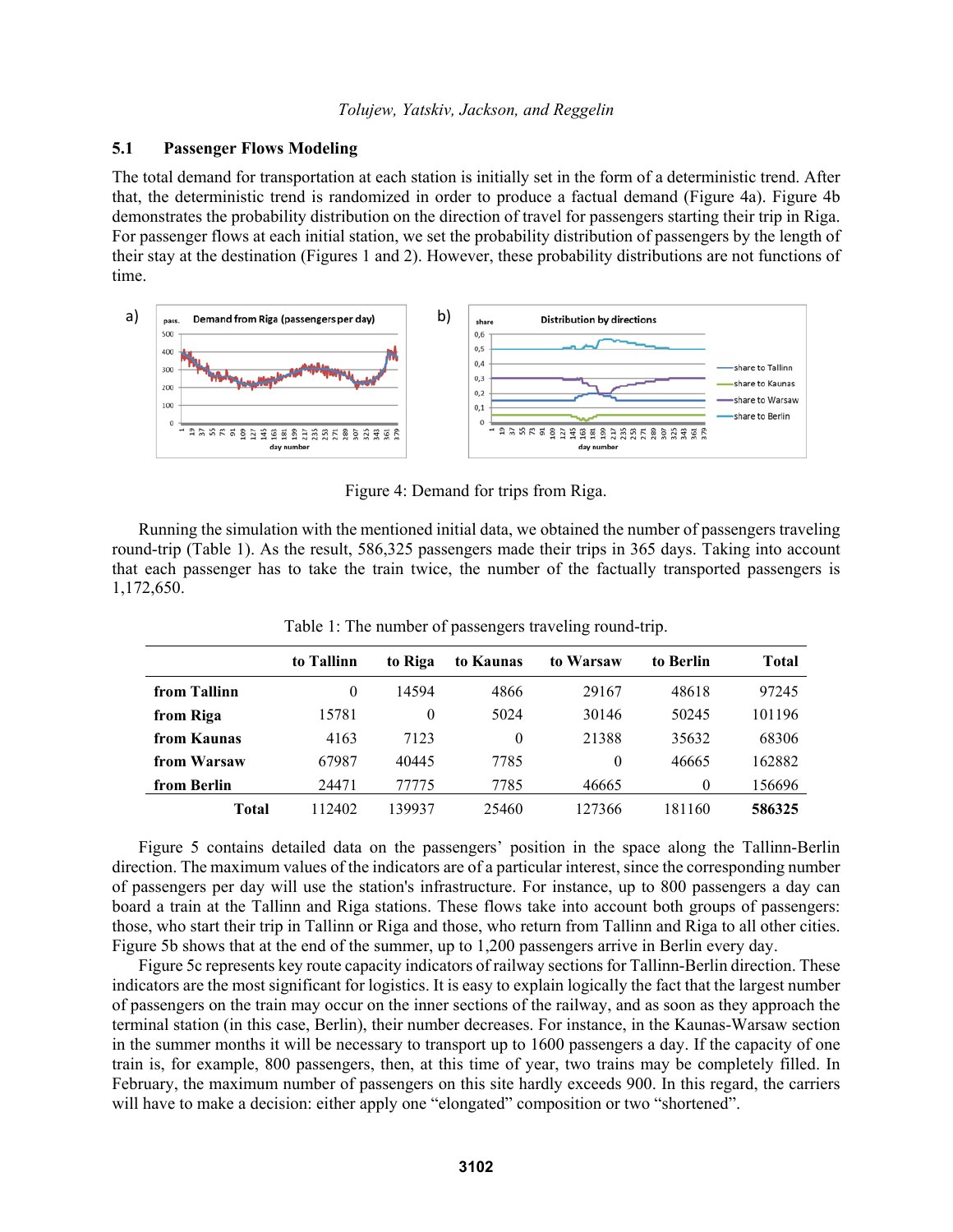The simulation results of the transportation process in the Berlin-Tallinn direction are interpreted in the same way (these diagrams are not presented in this article). Up to 1,300 passengers a day can be observed getting off in Berlin. More than 800 passengers a day can leave the train at the terminal station in Tallinn. The busiest section is, once again, Warsaw-Kaunas, where in the summer months up to 1,700 passengers per day will be transported.



Figure 5: The modeling result on Tallinn-Berlin.

# **5.2 Monetary Flows Analysis**

The estimated basic price for all directions of the trip is shown in Table 2. Table 3 describes examples of pre-sale strategies. The data shown in the columns have the following meaning:

- time spans for the preliminary sale of tickets;
- prices (in percentage) in relation to the basic price for each time span;
- the proportion of passengers buying tickets in each time span.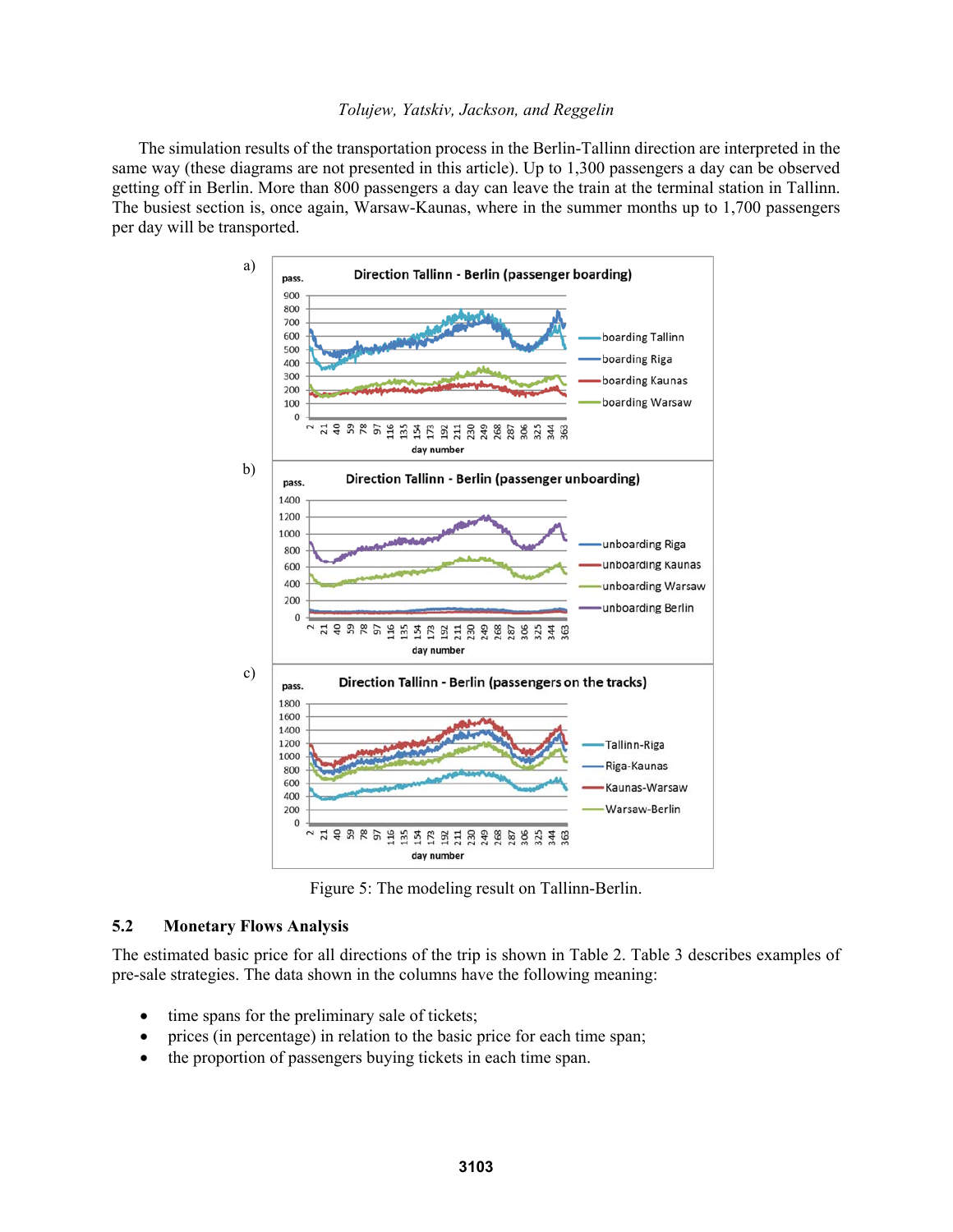|              | to Tallinn | to Riga | to Kaunas | to Warsaw | to Berlin |
|--------------|------------|---------|-----------|-----------|-----------|
| from Tallinn | $\theta$   | 60      | 120       | 170       | 200       |
| from Riga    | 60         |         | 60        | 120       | 170       |
| from Kaunas  | 120        | 60      | $\theta$  | 60        | 120       |
| from Warsaw  | 170        | 120     | 60        | $\theta$  | 60        |
| from Berlin  | 200        | 170     | 120       | 60        |           |

Table 2: The ticket price (Euros) for all directions of the trip "there and back".

Time spans in such a model are constant, however, two sale strategy parameters may be altered. Table 3 shows the modeling-based annual income by each of the three strategies. If strategy 1 is considered as the initial one, it can be seen that strategy 2 increases the income, and strategy 3 reduces it. The income dynamics from ticket sales during the year in case of strategy 1 is illustrated in details (Figure 6). Besides the monetary flow, the diagrams show the cumulative passenger flow.



Figure 6: The income dynamics from ticket sales.

Since the preliminary sale begins 90 days prior to the start of the first trip, the charts with a minus sign represent the number of days before the commencement of this trip, i.e., before the first day of the simulated process. The chart "Income per day" demonstrates the decrease, since ticket sales are not taken into account for passengers who will begin their trips next year. Thus, the model calculates the income from the sale of tickets to passengers who begin their trips within one year taking the advantage of pre-sale at the same time.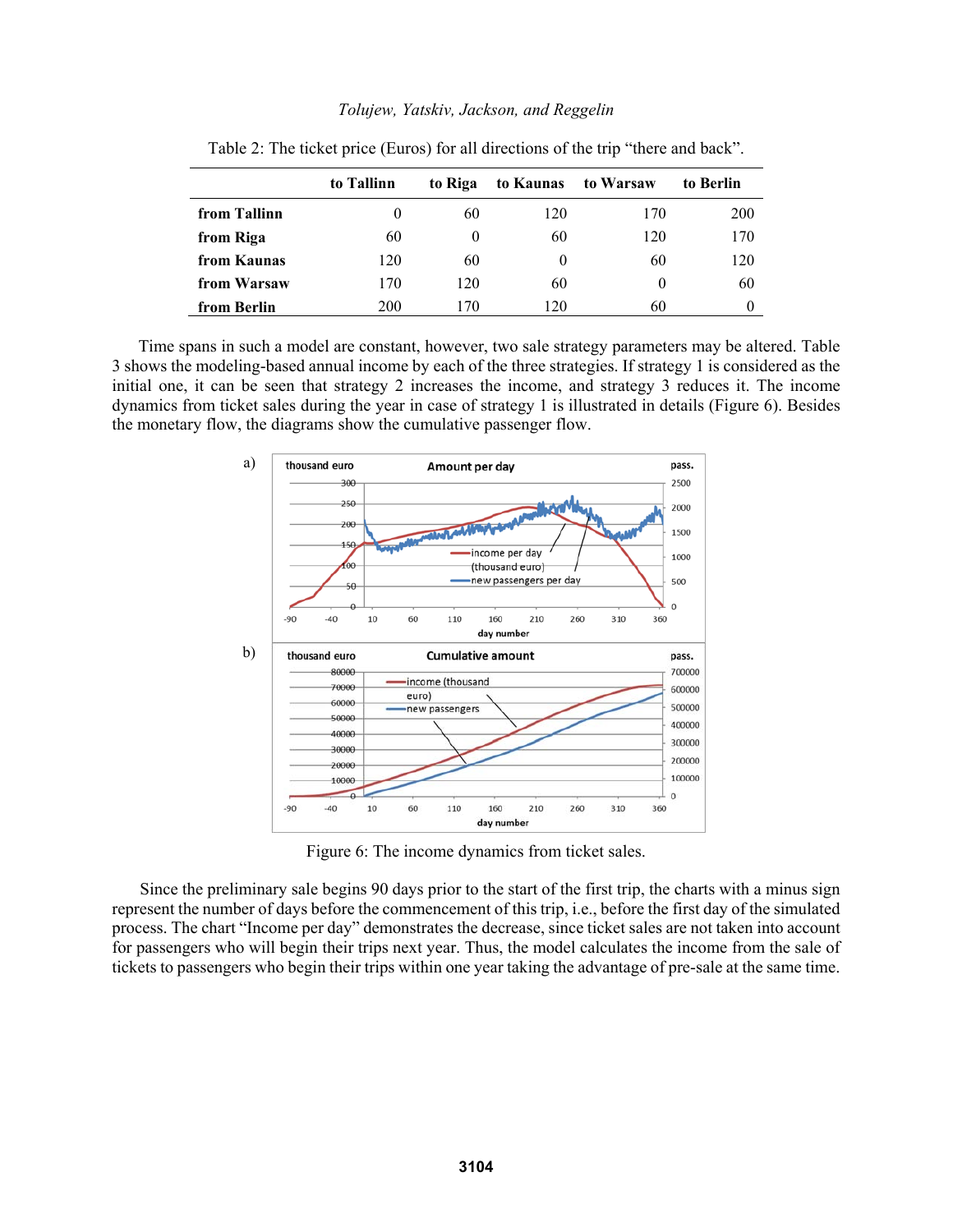|                         | Strategy 2<br>Strategy 1 |            |                 | Strategy 3 |                 |            |
|-------------------------|--------------------------|------------|-----------------|------------|-----------------|------------|
|                         | Prices in                | Ticket     | Prices in       | Ticket     | Prices in       | Ticket     |
| Pre-sale                | relation to the          | buyers in  | relation to the | buyers in  | relation to the | buyers in  |
|                         | basic in                 | percentage | basic in        | percentage | basic in        | percentage |
|                         | percentage               |            | percentage      |            | percentage      |            |
| for $61-90$ days        | 50                       | 30         | 70              | 20         | 60              | 20         |
| for $31-60$ days        | 100                      | 40         | 90              | 35         | 80              | 35         |
| for $21-30$ days        | 125                      | 10         | 110             | 25         | 100             | 25         |
| for $11-20$ days        | 150                      | 10         | 130             | 10         | 120             | 10         |
| for $0-10$ days         | 100                      | 10         | 90              | 10         | 100             | 10         |
| Annual<br>income $(KE)$ | 71,746                   |            | 73,490          |            | 67,480          |            |

|  |  |  |  |  |  |  | Table 3: Examples of pre-sale strategies |
|--|--|--|--|--|--|--|------------------------------------------|
|--|--|--|--|--|--|--|------------------------------------------|

### **6 CONCLUSIONS**

The developed model shows the complete "anatomy" of movements and accumulation of passengers at stations and in trains on four sections connecting five cities along Rail Baltica. The pivotal research outcome is the model itself, but not the results of the experiments, which were conducted in order to verify the model. At the same time, the key modeling result, namely 1.17 million passengers a year, seems to be quite realistic, according to the demand for transportation, which was very roughly estimated for the end of 2016. The research demonstrated to the Rail Baltica stakeholders all variabilities of the initial data. Based on that, the Rail Baltica stakeholders may design and conduct working experiments with the model. All the data to forecast the demand for transportation from five European cities for the period until 2030 should be obtained within the framework of a different project that is not directly related to the simulation.

If the duration of the longest trip will not exceed one day, the model can be used to study processes on similar railways. Such a condition arises, since the model is macroscopic and the unit of time is one day. Any attempt to take into account passengers who will spend more than 24 hours in a trip will require to add train timetables into the model. Such an extension will lead to a radical change in the nature of the model.

Besides that, the model allows for studying particular scenarios related to large sports or other events that will take place near one or several cities through which the railway passes. The simulation result will be the expected number of arriving and departing passengers on each day of the event for each city along the railway. In such a case, the task of specialists in the field of logistics will be train scheduling taking into account the capacity of other infrastructure facilities, i.e. railway stations and urban public transport systems.

### **ACKNOWLEDGEMENTS**

This work has been supported by the ALLIANCE project (http://alliance-project.eu/) and has been funded within the European Commission's H2020 Programme under contract number 692426. This paper expresses the opinions of the authors and not necessarily those of the European Commission. The European Commission is not liable for any use that may be made of the information contained in this paper.

#### **REFERENCES**

Banks, J., J. S. Carson, B. L. Nelson, and D. M. Nicol. 2014. *Discrete-Event System Simulation*. 5th ed. Essex, UK: Pearson New International Edition.

Chao, Y., and M. Zishan. 2013. "System Dynamics Model of Shanghai Passenger Transportation Structure Evolution". *Procedia - Social and Behavioral Sciences* 96:1110-1118.

Forrester, J. W. 1972. *Industrial Dynamics*, Cambridge, Mass: M.I.T. Press.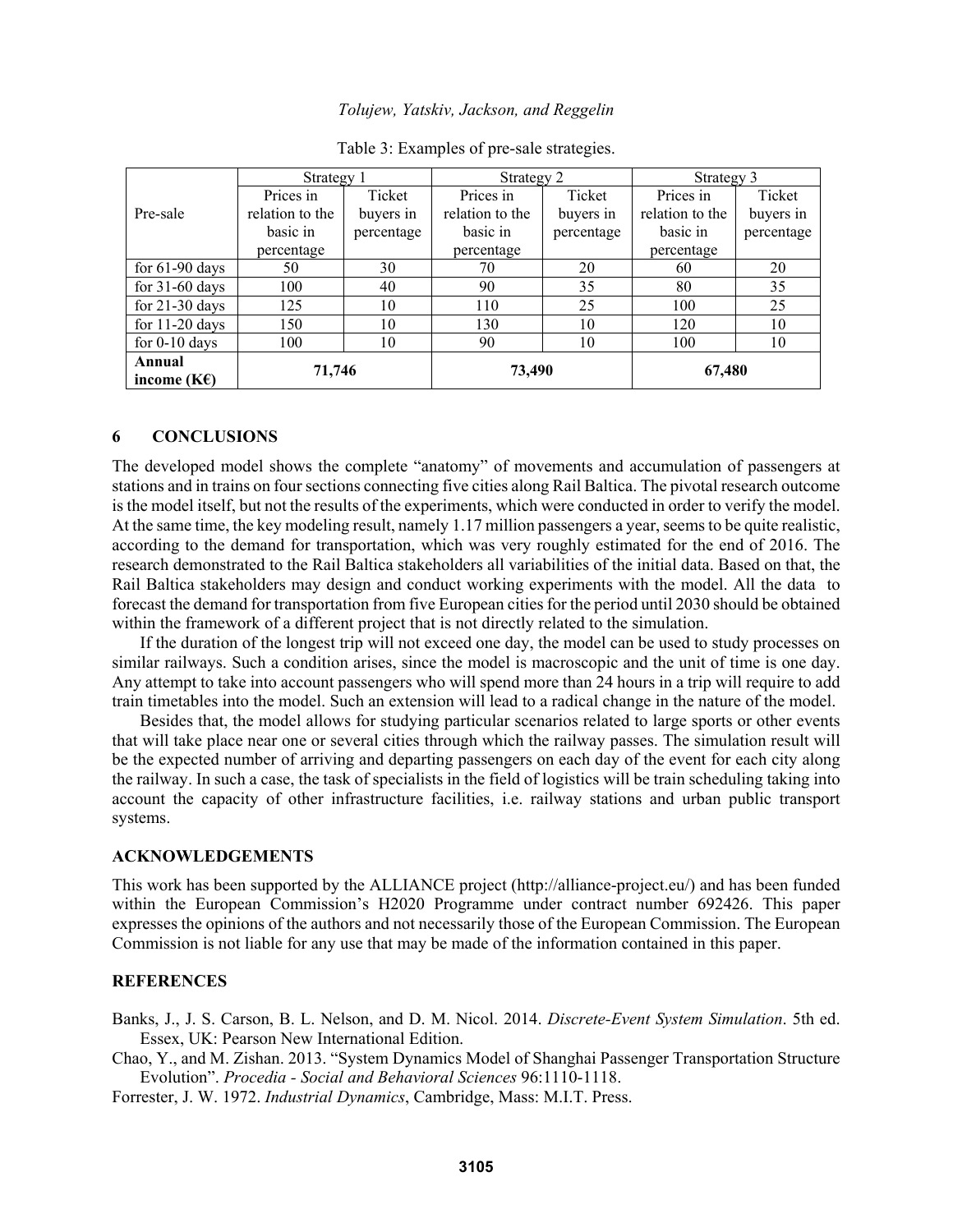- Gasparini, D. A., K. Nizamiev, and C. Tardini. 2015. "GW Whistler and the Howe Bridges on the Nikolaev Railway". In *American Society of Civil Engineers, Journal of Performance of Constructed Facilities* 30(3):1842–1851.
- Homer, J., T. Keane, N. Lukianseva, and D. Bell. 1999. "Evaluating Strategies to Improve Railroad Performance: A System Dynamics Approach". In *Proceedings of the 1999 Winter Simulation Conference,* edited by P. A. Farrington et al., 1186-1193. Piscataway, New Jersey: IEEE.
- Janecek, D., and F. Weymann. 2010. "LUKS Analysis of lines and junctions". In *Proc. of the 12th World Conference on Transport Research (WCTR)*,  $11^{th}$ -15<sup>th</sup> July, 2010, Lissabon.
- Kontaxi, E. K., and S. Ricci. 2011. "Calculation of Railway Network Capacity: Comparing Methodologies for Lines and Nodes". In 4th Intern. Seminar on Railway Operations Modelling and Analysis, 16<sup>th</sup>-18<sup>th</sup> February, Rome, Italy, 1051–1080.
- Krahl, D. 2007. "ExtendSim 7". In *Proceedings of the 2007 Winter Simulation Conference*, edited by S. G. Henderson et al., 226-232. Piscataway, New Jersey: IEEE.
- Li, X., W. Zhang, F. Chen, and Z. Li. 2013. "Analysis of Rail Transit Station Passenger Capacity Based on System Dynamics". *Applied Mechanics and Materials*, 409-410:1277-1286.
- LUKS. 2011. http://www.via-con.de/development/luks/luks-s accessed 1st February 2018.
- Mannaerts, A., C. E. van Daalen, J. van Luipen, and S. A. Meijer. 2013. "Supporting Policy Analysis in the Dutch Rail Sector using System Dynamics". In *Proceedings of the System Dynamics conference*, Cambridge, Massachusetts, USA, 21st-25<sup>th</sup>July.
- Pachl, J. 2014. *Railway Operation and Control* 3rd edition. Mountlake Terrace, WA, USA: VTD Rail Publishing.
- Railway Gazette. 2015. "First Section of Rail Baltica Inaugurated". *Railway Gazette*, 16th October 2015. http://www.railwaygazette.com/news/infrastructure/single-view/view/first-section-of-rail-balticainaugurated.html, accessed 1st February 2018.
- Sterman, J. D. 2000. *Business Dynamics: Systems Thinking and Modeling for a complex world*. Boston: McGraw-Hill.

#### **AUTHOR BIOGRAPHIES**

**JURI TOLUJEW** is a professor of Mathematical Methods and Modelling at the Transport and Telecommunication Institute (Riga, Latvia) and a project manager at the Fraunhofer Institute for Factory Operation and Automation IFF in Magdeburg, Germany. He received a doctoral degree in automation engineering from the Technical University of Riga. He also received a habil. degree in computer science from Otto von Guericke University Magdeburg. His research interests include the simulation-based analysis of production and logistics systems, protocol-based methods for analyzing processes in real and simulated system as well as mesoscopic approaches in the area of simulation. He is an active member in the ASIM, the German organization of simulation. His email address is juri.tolujew@iff.fraunhofer.de.

**IRINA YATSKIV** is a professor of Mathematical Methods and Modelling and Vice-rector of Research and Development, Transport and Telecommunication Institute (Riga, Latvia). She has received a doctoral degree in engineering from the Riga Aviation University. Her research interests include data analysis and mathematical modelling and simulation with application in transportation. She is a member of the Latvian Simulation Society, Classification Society of North America, etc. She has participated in more than 20 European and Latvian research projects and more than 10 national transportation studies and was coordinator in 8 of them. She has been chair or member of the programme and organizing committee of more than 25 International Conferences on Applied Statistics, Transportation Research, Complex Systems, etc.; reviewer in transportation journals and conference proceedings. Her email address is Jackiva.I@tsi.lv.